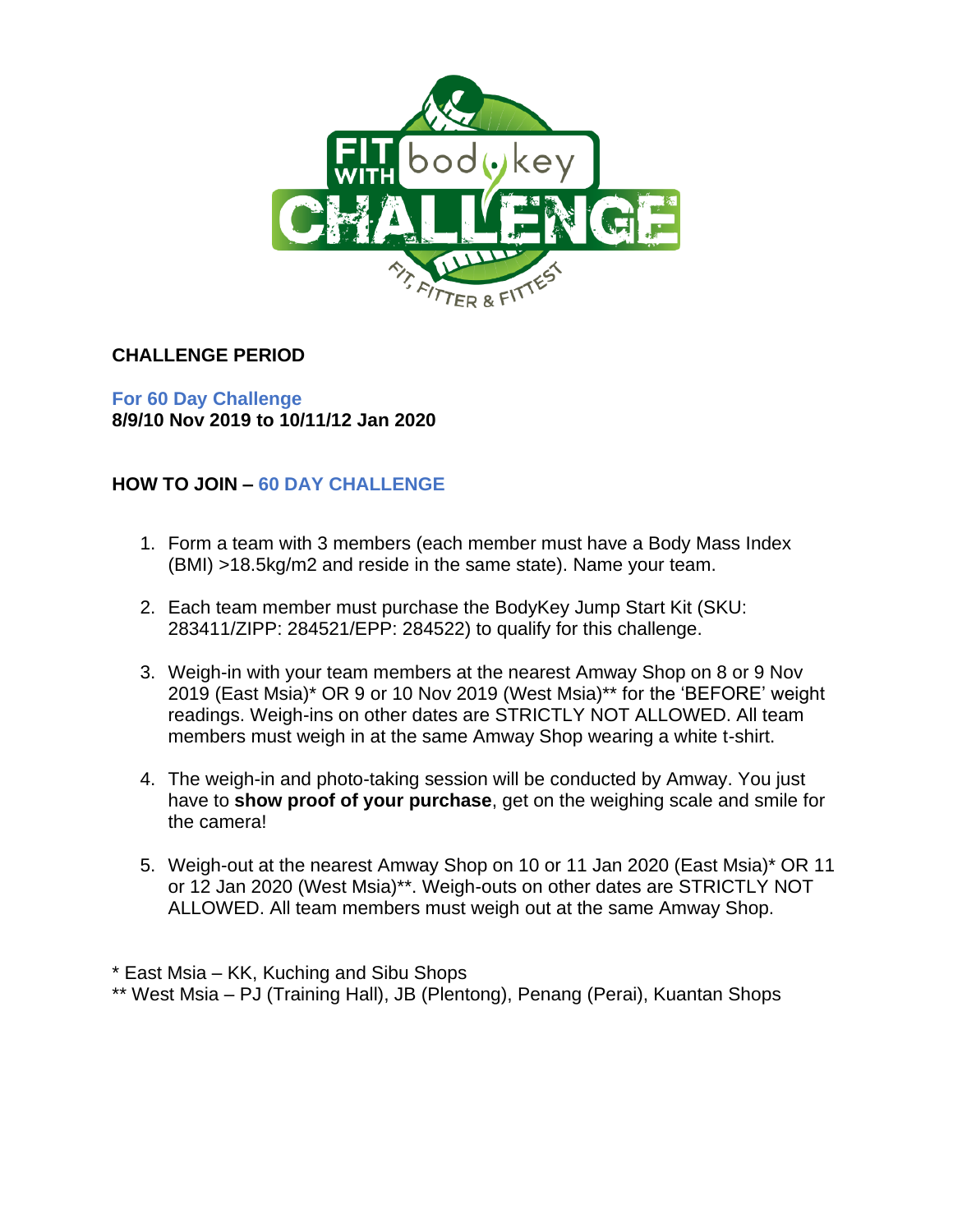

## **HOW DOES IT WORK? – 60 DAY RETAILING CAMPAIGN**

- 1. Form a team with 3 members (each member must have a Body Mass Index (BMI) >18.5kg/m2 and reside in the same state. Name your team. **Team leader must be a 15% and Above.**
- **2.** Each team member must purchase the **BodyKey Jump Start Kit (BKJSK)** (SKU: 283411/ZIPP: 284521/EPP: 284522) to qualify for this retailing campaign.
- 3. Form four (4) other teams (each team with 3 members) under you. The team leaders do not need to be a 15% or Above. The teams need to buy the BKJSK, register and join the BodyKey challenge.
- 4. If your team achieves either minimum 6% Weight Loss or 3% Fat Loss **AND** has four (4) registered teams competing in the BodyKey challenge, you **GET ONE (1) FREE flight ticket to Bangkok, Thailand.** This ticket is for the Team Leader only and non-transferable.
- 5. Want another flight ticket? Form another four (4) teams under you and do the same. Every four (4) competing teams under you equals to ONE (1) FREE flight ticket (transferable) to Bangkok, Thailand. Take note that the FREE flight ticket is only applicable when your team meets the minimum (either for Weight Loss or Fat Loss) criteria.
- 6. Download and print the registration form at **[www.bodykey.my](http://www.bodykey.my/)** Complete the form and bring it with your proof of purchase of the BKJSK on the day you weighin with your team members on **8 or 9 Nov 2019 (**East Msia)\* OR **9 or 10 Nov 2019** (West Msia)\*\*.

\* East Msia – KK, Kuching and Sibu Shops

\*\* West Msia – PJ (Training Hall), JB (Plentong), Penang (Perai), Kuantan Shops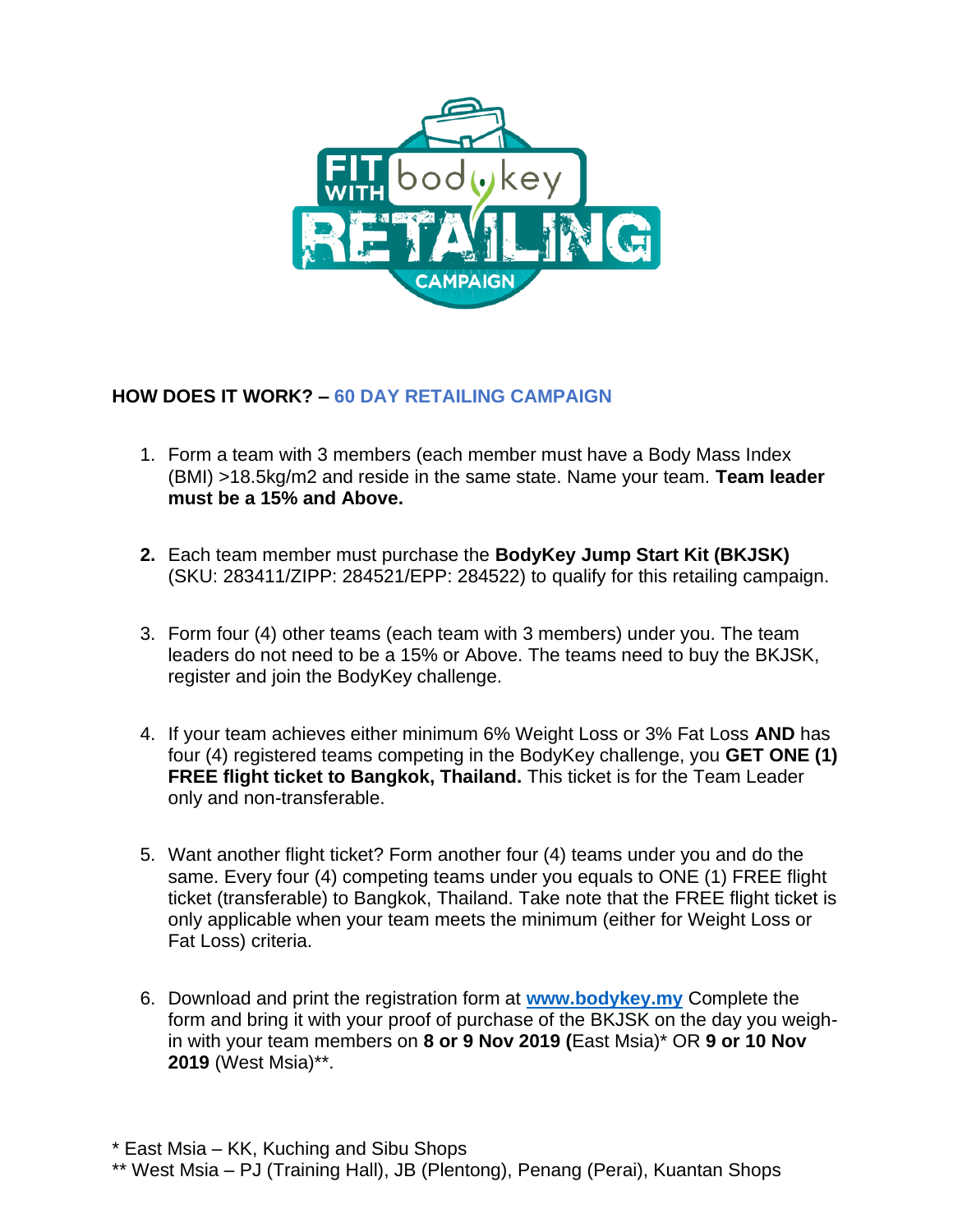### **CHALLENGE PERIOD**

#### **For 30 Day Challenge 8/9/10 Nov 2019 to 6/7/8 Dec 2019**

#### **HOW TO JOIN – 30 DAY CHALLENGE**

- 1. Form a team with 3 members (each member must have a Body Mass Index (BMI) >18.5kg/m2 and reside in the same state). Name your team.
- 2. Each team member must purchase the BodyKey Maintenance Kit (SKU: 292714/ZIPP: 292739/EPP: 292762) to qualify for this challenge.
- 3. Weigh-in with your team members at the nearest Amway Shop on 8 or 9 Nov 2019 (East Msia)\* OR 9 or 10 Nov 2019 (West Msia)\*\* for the 'BEFORE' weight readings. Weigh-ins on other dates are STRICTLY NOT ALLOWED. All team members must weigh in at the same Amway Shop wearing a white t-shirt.
- 4. The weigh-in and photo-taking session will be conducted by Amway. You just have to **show proof of your purchase**, get on the weighing scale and smile for the camera!
- 5. Weigh-out at the nearest Amway Shop on 6 or 7 Dec 2019 (East Msia)\* OR 7 or 8 Dec 2019 (West Msia)\*\*. Weigh-outs on other dates are STRICTLY NOT ALLOWED. All team members must weigh out at the same Amway Shop.

\* East Msia – KK, Kuching and Sibu Shops

<sup>\*\*</sup> West Msia – PJ (Training Hall), JB (Plentong), Penang (Perai), Kuantan Shops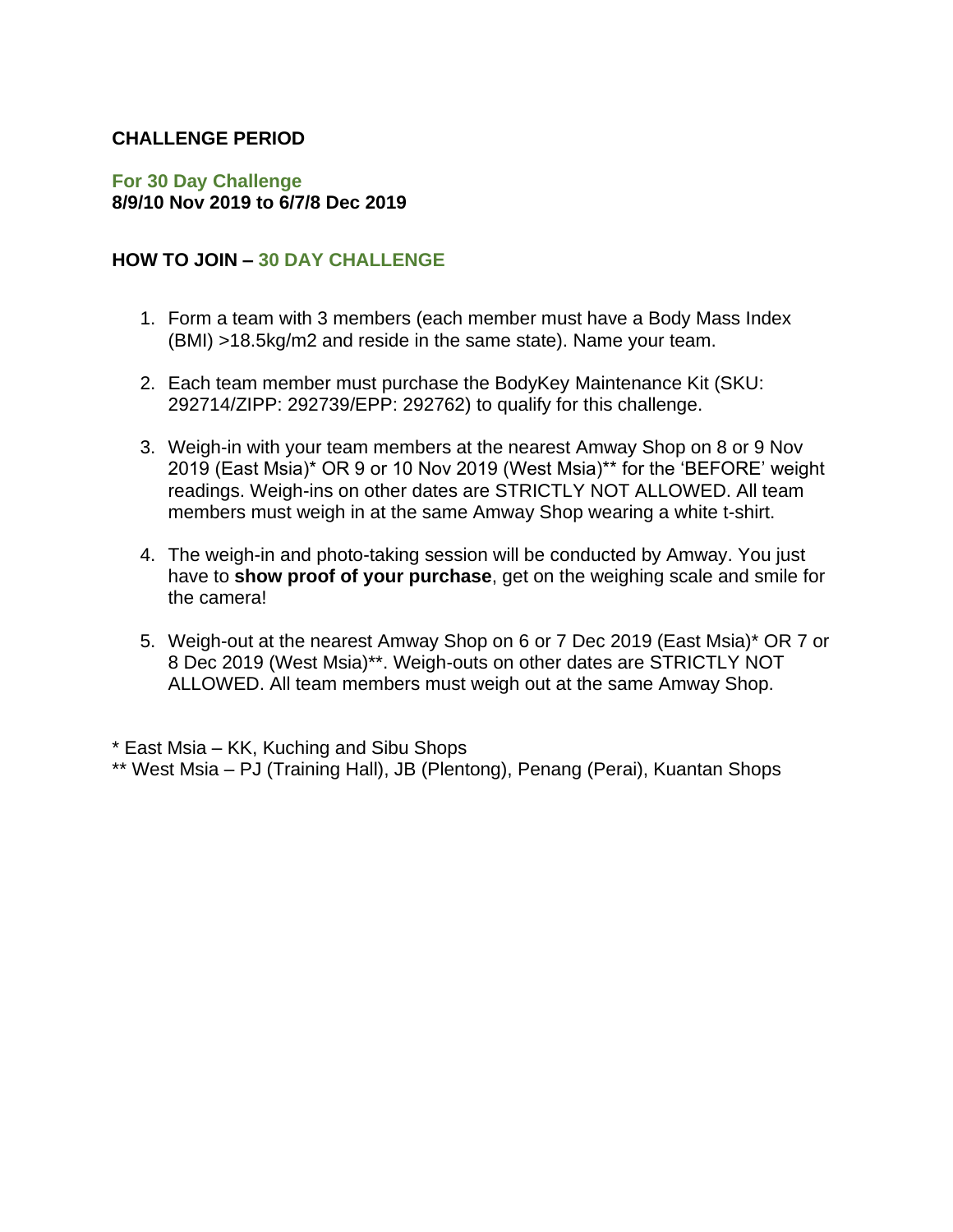

## **HOW DOES IT WORK? – 30 DAY RETAILING CAMPAIGN**

- 1. Form a team with 3 members (each member must have a Body Mass Index (BMI) >18.5kg/m2 and reside in the same state. Name your team. **Team leader must be a 15% and Above.**
- **2.** Each team member must purchase the **BodyKey Maintenance Kit** (SKU: 292714/ZIPP: 292739/EPP: 292762) to qualify for this retailing campaign.
- 3. Form eight (8) other teams (each team with 3 members) under you. The team leaders do not need to be a 15% or Above. The teams need to buy the BodyKey Maintenance Kit, register and join the BodyKey challenge.
- 4. If your team achieves either minimum 4% Weight Loss or 2% Fat Loss **AND** has eight (8) registered teams competing in the BodyKey challenge, you **GET ONE (1) FREE flight ticket to Bangkok, Thailand.** This ticket is for the Team Leader only and non-transferable.
- 5. Want another flight ticket? Form another eight (8) teams under you and do the same. Every eight (8) competing teams under you equals to ONE (1) FREE flight ticket (transferable) to Bangkok, Thailand. Take note that the FREE flight ticket is only applicable when your team meets the minimum (either for Weight Loss or Fat Loss) criteria.
- 6. Download and print the registration form at **[www.bodykey.my](http://www.bodykey.my/)** Complete the form and bring it with your proof of purchase of the BodyKey Maintenance Kit on the day you weigh-in with your team members on **8 or 9 Nov 2019 (**East Msia)\* OR **9 or 10 Nov 2019** (West Msia)\*\*.

\* East Msia – KK, Kuching and Sibu Shops

<sup>\*\*</sup> West Msia – PJ (Training Hall), JB (Plentong), Penang (Perai), Kuantan Shops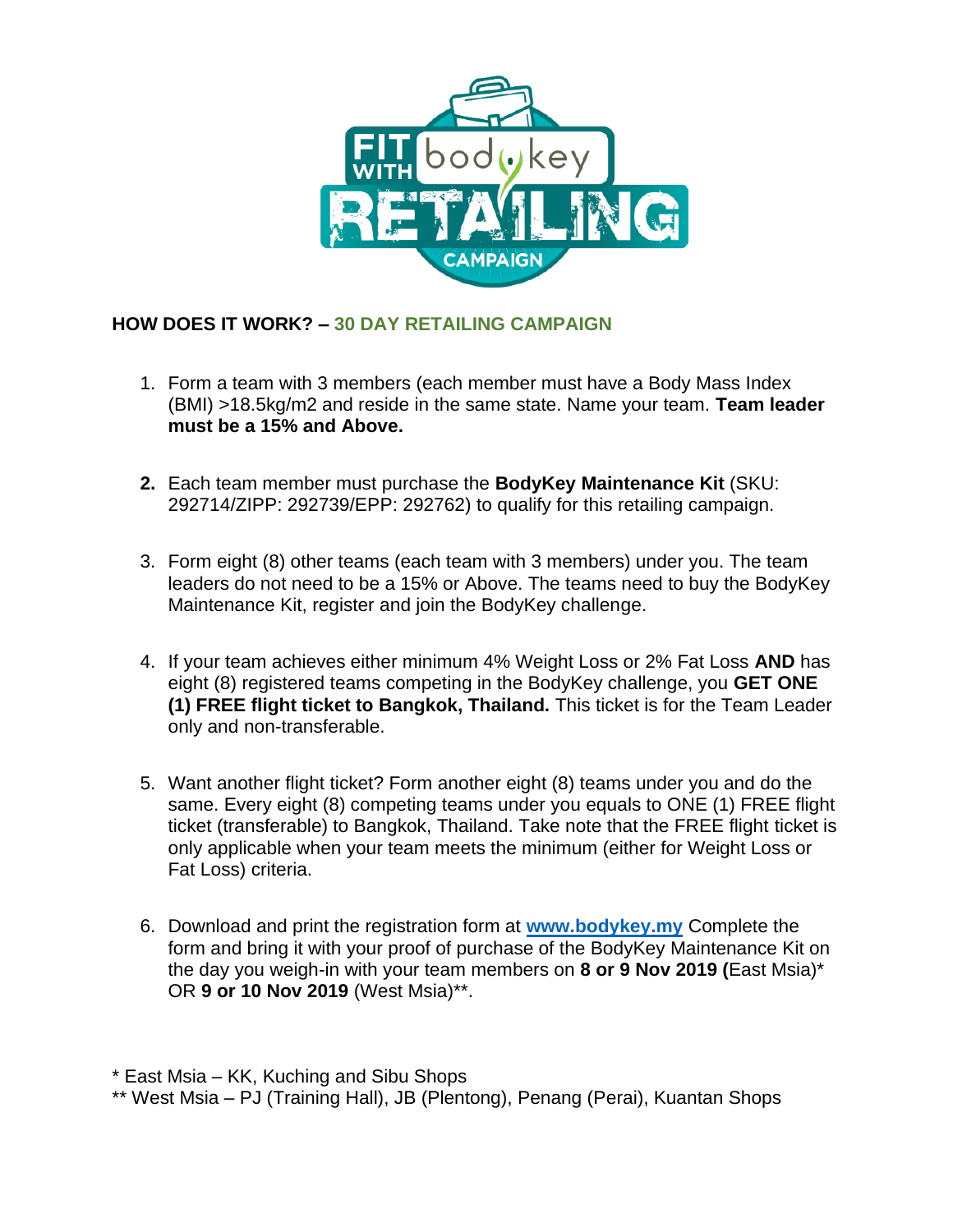## **ASSESSMENT CRITERIA**

| key<br><b>ATTER &amp; FIT</b>         |                                        |
|---------------------------------------|----------------------------------------|
| <b>60 Day Challenge</b>               | <b>30 Day Challenge</b>                |
| Tier <sub>1</sub>                     | Tier 1                                 |
| Each member that hits a minimum of 6% | Each member that hits a minimum of 4%  |
| Weight Loss or 3% Fat Loss            | Weight Loss or 2% Fat Loss             |
| Tier <sub>2</sub>                     | Tier <sub>2</sub>                      |
| <b>Top Team</b>                       | <b>Top Team</b>                        |
| (Highest Weight Loss) x 1             | (Highest Weight Loss) x 1              |
| <b>Top Team</b>                       | <b>Top Team</b>                        |
| (Highest Fat Loss) x 1                | (Highest Fat Loss) x 1                 |
| <b>Rewards</b>                        | <b>Rewards</b>                         |
| Tier 1                                | Tier 1                                 |
| Under Armour Backpack for each        | Under Armour Drawstring bag for each   |
| member                                | member                                 |
| (worth RM200)                         | (worth RM100)                          |
| Tier <sub>2</sub>                     | Tier <sub>2</sub>                      |
| Travel Voucher worth RM6,000 for each | Digital Voucher worth RM3,000 for each |
| member                                | member                                 |
| (worth RM18,000 per team)             | (worth RM9,000 per team)               |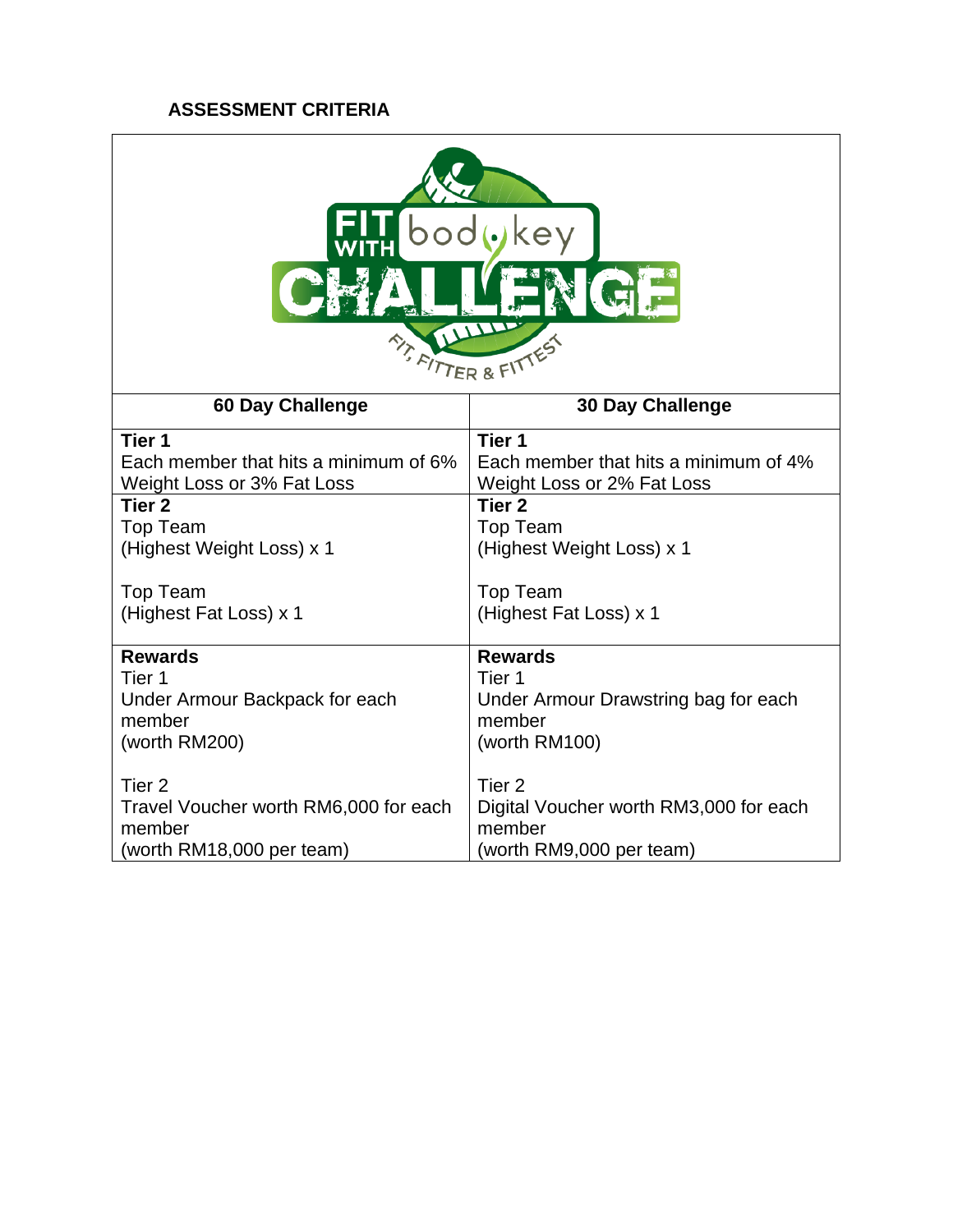## **TERMS & CONDITIONS**

- 1. The duration of the Challenge, and thereafter the registration period is from 8 10 November 2019. The last day to register for the Challenge is 10 November 2019, thereby the final day of completion of the Challenge is either 10/11/12 January 2020 (for 60 Day Challenge) OR 6/7/8 December 2019 (for 30 Day Challenge).
- 2. Full results of winners will be announced on [www.bodykey.my](http://www.bodykey.my/) via WhatsApp. Amway Malaysia and Brunei reserves the right to make amendments to the announcement date should there be a need for further verification of results.
- 3. A team of three members must be formed to participate in this challenge. You must also be a Malaysian Amway Business Owner (ABO) to qualify for this challenge.
- 4. During weigh-in and weigh-out process, every team member must arrive together and conduct the process at the same time, at the same Amway Shop. Please choose if your team of 3 members are competing in the 60/30-Day Challenge, Weight Loss or Fat Loss category before the challenge begins. IMPORTANT: A hardcopy of the registration form with receipts from purchases of BodyKey Kits must be presented during weigh-in by Team Leader. Each ABO must provide their proof of purchase (1 ABO per transaction per receipt). Amway Malaysia and Brunei reserves the right to reject your participation in this challenge should you disregard the terms and conditions stated in this document.
- 5. All three members must participate in the SAME challenge, ie: 60-Day or 30-Day Challenge.
- 6. Qualifiers must purchase either the BodyKey Jump Start Kit (SKU: 283411/ZIPP: 284521/EPP: 284522) OR the BodyKey Maintenance Kit (SKU: 292714/ZIPP: 292739/EPP: 292762) to participate in this challenge. Qualifying purchase of BodyKey Jump Start Kit OR the BodyKey Maintenance Kit must be made starting from 1 November 2019.
- 7. It is NOT NECESSARY to purchase the InBodyWATCH/InBodyBand to qualify for this challenge but the purchase of either the BodyKey Jump Start Kit or Maintenance Kit is compulsory to qualify for this challenge.
- 8. Amway Malaysia Sdn. Bhd. shall not be responsible for lost entries and proof of transmission will not be accepted as proof of receipt.
- 9. Participants must be committed to and stay on the challenge for 60 days/30 days consecutively. Should there be any team member who withdraws during the challenge, the entire team will be DISQUALIFIED from the challenge.
- 10. Should there be any team member who suffers from an injury, accident or passes away during the challenge period, the entire team will be DISQUALIFIED from the challenge.
- 11. Qualifiers must consult their medical practitioner for a complete medical evaluation to ensure that they are safe to exercise, alter their diet plan and undergo a weight management programme prior to registration and before the start of this challenge. This challenge is not intended for pregnant women, or individuals with any type of health condition.
- 12. Qualifiers must be physically fit, mentally stable, in good health and possess no medical condition to complete this challenge.
- 13. Qualifiers must possess a smart phone iPhone 4S and above or an Android phone.
- 14. Winners' results will be determined based on the best visible changes seen in the "Before" and "After" photos. Highest total team's body weight (kg)/fat loss, and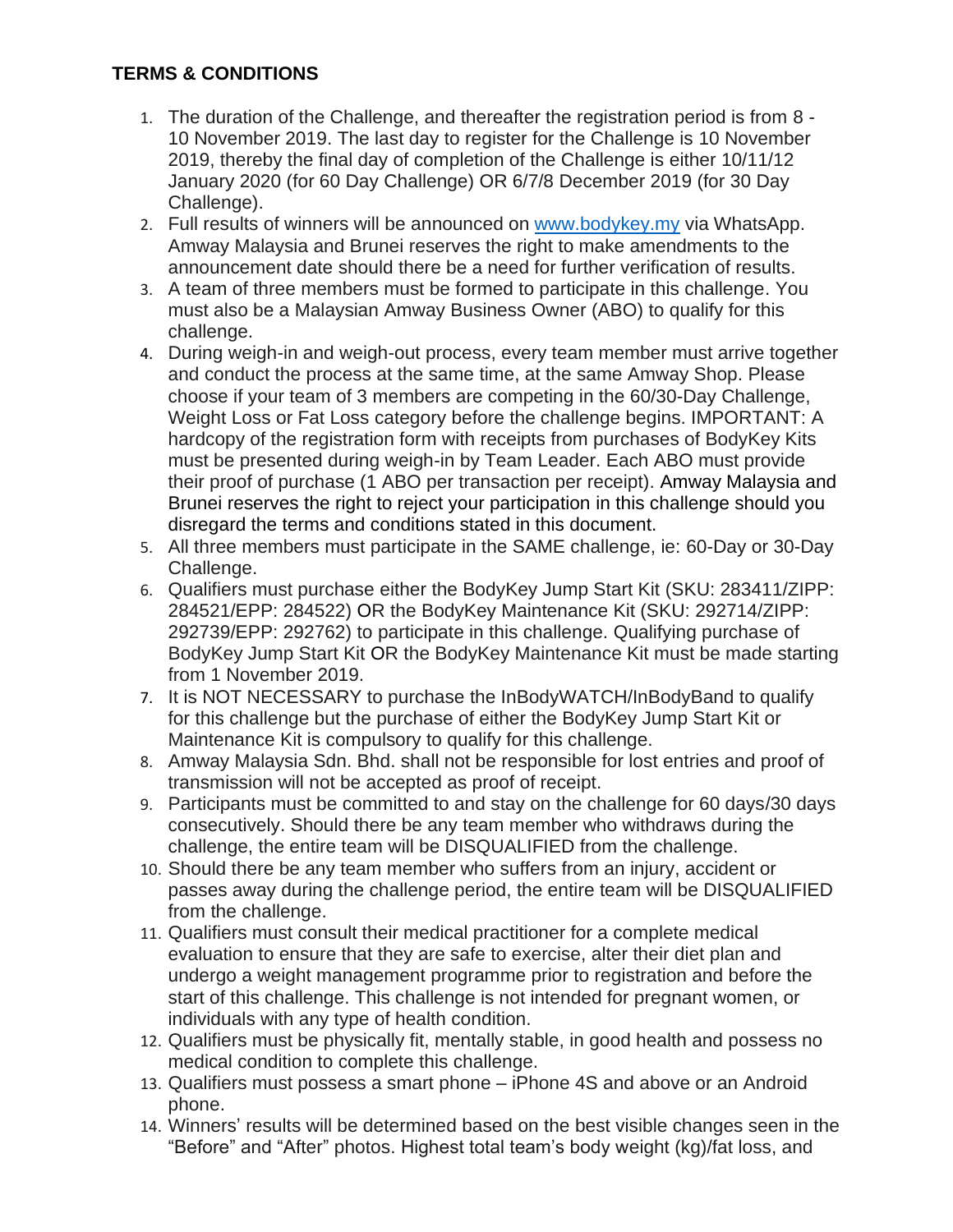highest weight/fat loss percentage (%) of total team's body weight/fat loss (kg) will be used for evaluation only when there are similar visibility results.

- 15. All team members must meet the minimum criteria either for Weight Loss or Fat Loss to qualify as winners. If any one team member does not meet the minimum criteria, the team cannot be considered as winners.
- 16. Decisions of winners are final and rests on the sole discretion of Amway Malaysia and Brunei. No correspondence will be entertained. In the event of any dispute, Amway Malaysia and Brunei reserve the rights to make the final decision.
- 17. Each qualifier can only win one tier of reward.
- 18. Amway Malaysia and Brunei reserve the rights to replace the rewards with another item or reward of equivalent value.
- 19. Qualifiers must provide his/her testimonial by the end of the challenge and must agree to be interviewed, photographed, videotaped and attend any official company-organised events and activities pertaining to this challenge. Qualifier may be required to share experiences in this challenge publicly during these events and activities.
- 20. All testimonials, interviews, photographs and videos received or taken and all copyrights shall belong to Amway Malaysia and Brunei and can be used by Amway Malaysia and Brunei in anywhere such as advertorials via any platform, including sales, promotions and other publicity activities via multiple communication channels, including but not restricted to digital or printed.
- 21. Amway Malaysia Sdn. Bhd. reserves the rights to change or overwrite the criteria, terms and conditions and rewards of this challenge in the event of any dispute without prior notice. In the event of any dispute, uncertainty or ambiguity relating to the criteria and regulations hereto, or any matter involving this campaign, the matter shall be resolved by Amway Malaysia and Brunei in its absolute and unfettered discretion, and the entire decision in the matter shall be conclusive and final.
- 22. All entries and information input and submitted must be truthful and accurate. If it is found untruth or deceiving, Amway Malaysia and Brunei reserve the rights to disqualify any team.
- 23. Amway Malaysia and Brunei reserve the rights in its sole discretion to disqualify any qualifier who has breached any of the criteria and terms and conditions or has engaged in any unlawful or other improper misconduct calculated to jeopardise the fair and proper conduct of the challenge. Amway Malaysia and Brunei legal rights to recover damages or compensation from such persons are reserved.
- 24. Qualifiers will participate at their own risk and Amway Malaysia and Brunei will not be responsible or held liable for any claims, errors, or any omissions to injury to qualifiers or property arising from training, events, and activities or during participation throughout this challenge.

### *Disclaimer*

*BodyKey Weight Management Programme is intended to help you in your personal weight loss efforts. You should always consult with your physician before starting any*  form of weight management programme via diet change and exercise. This programme *is intended for use only by healthy adult individuals. The programme is not intended for use by minors, pregnant women, or individuals with any type of health condition. You should always consult with your physician for a complete medical evaluation to ensure that you are safe to exercise, alter your diet plan and undergo a weight management*